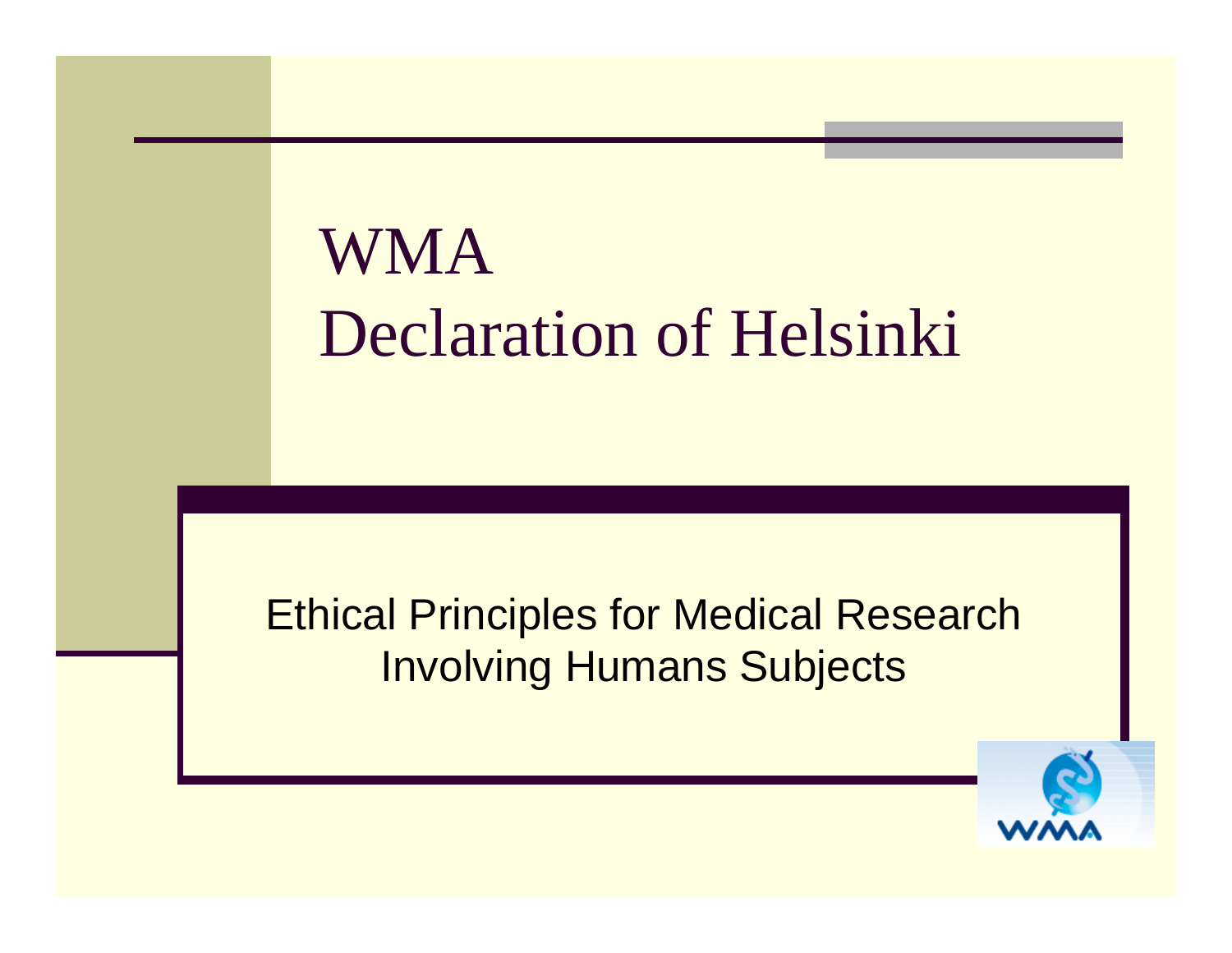# WMA

- **Represents over 8 million doctors**
- **85 National Medical Associations**
- Non political
- A free open forum for the discussion of matters related to medical ethics, medical education, socio-medical affairs and medical topics generally

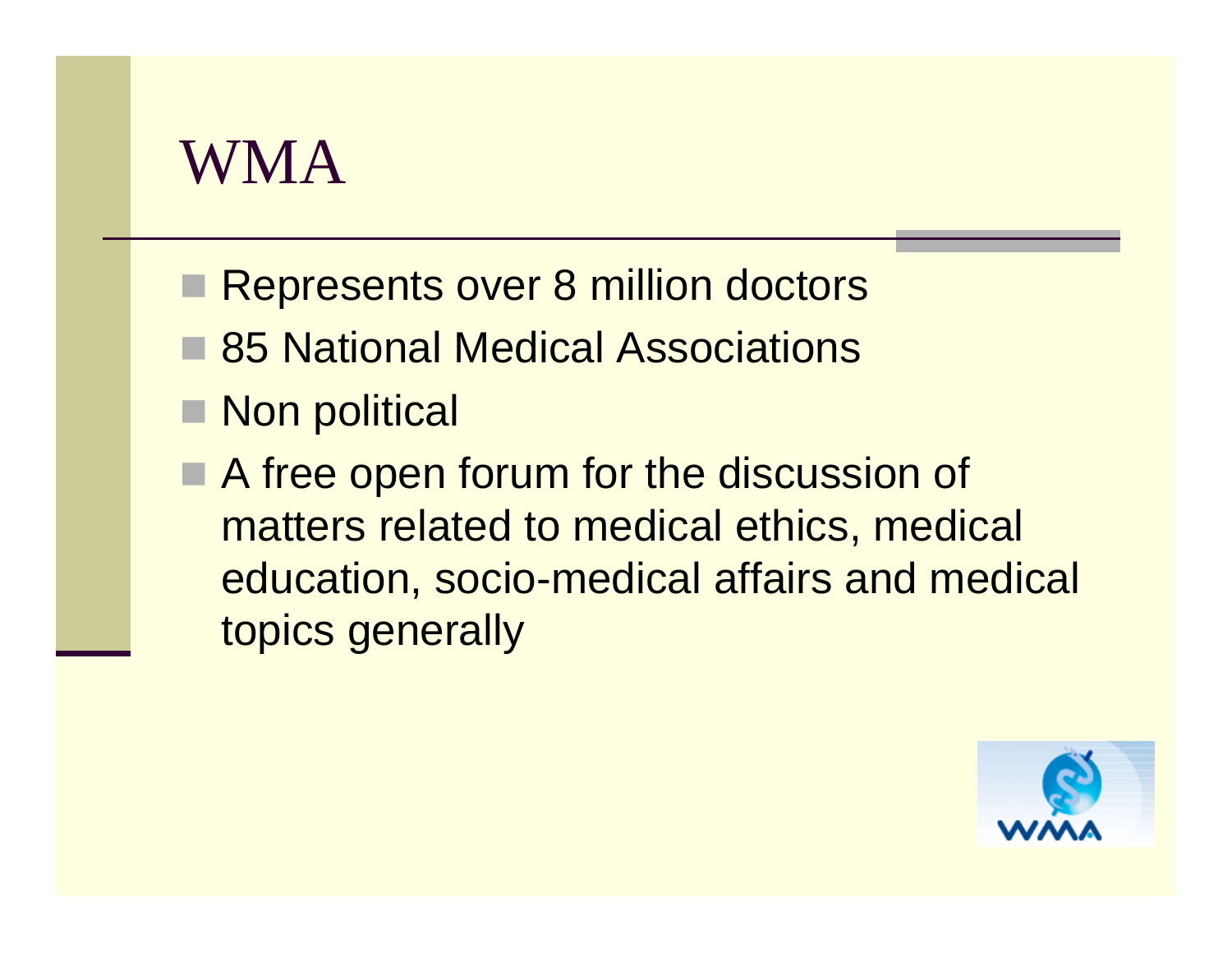## WMA - brief history

- 1945, informal conference in London
- 1947, first General Assembly in Paris,
- 1948, Declaration of Geneva, "oath"
- 1949, International Code of Medical **Ethics**
- 1952, Committee on Medical Ethics
- F 2005, WMA Medical Ethics Manual

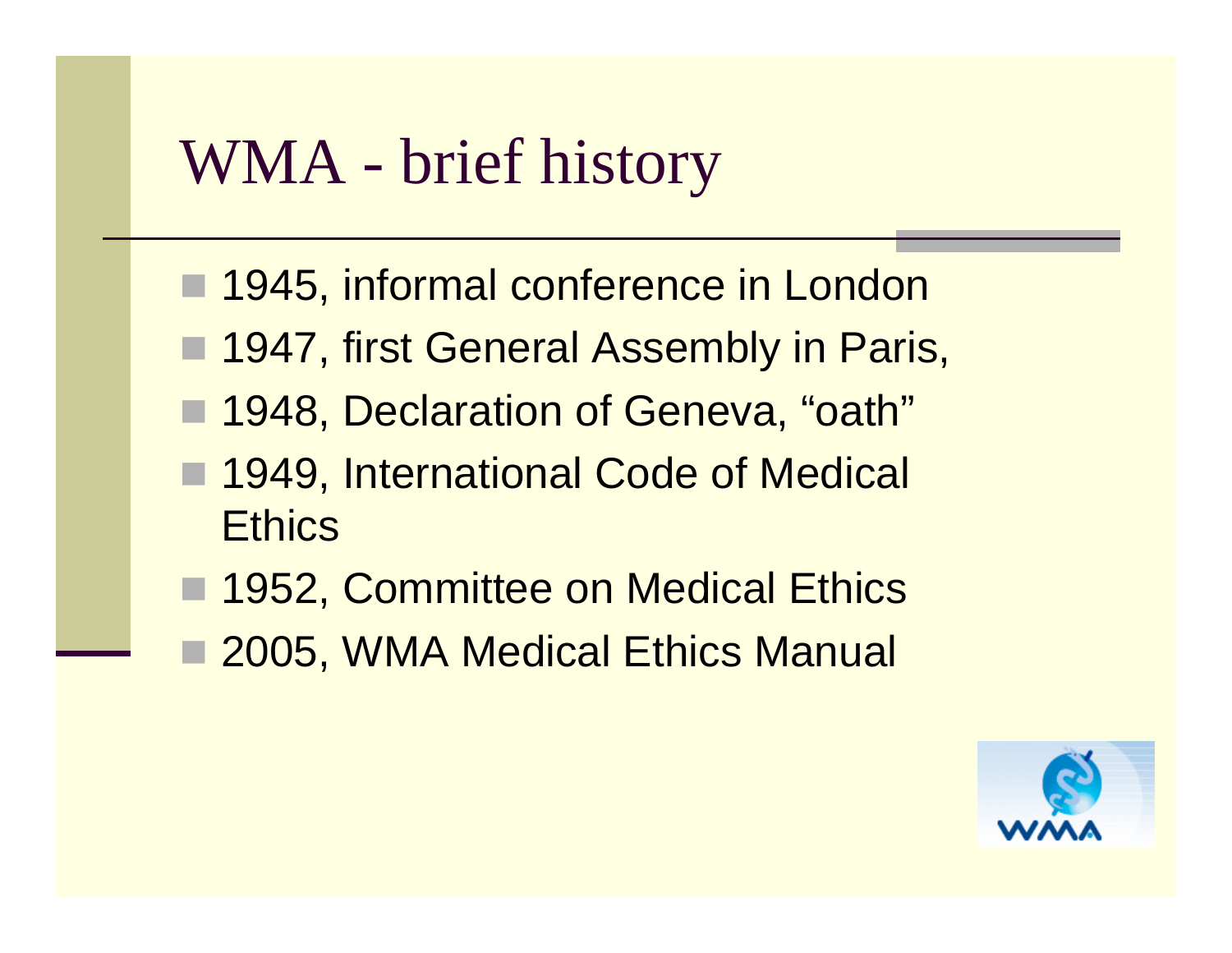# DoH – Brief History

- Adopted 1964
- Significant additions 1975
- Minor amendments 1983, 1989 and 1996
- Major revision 2000
- 'Notes of clarification' 2002 and 2004
- Minor revision 2008

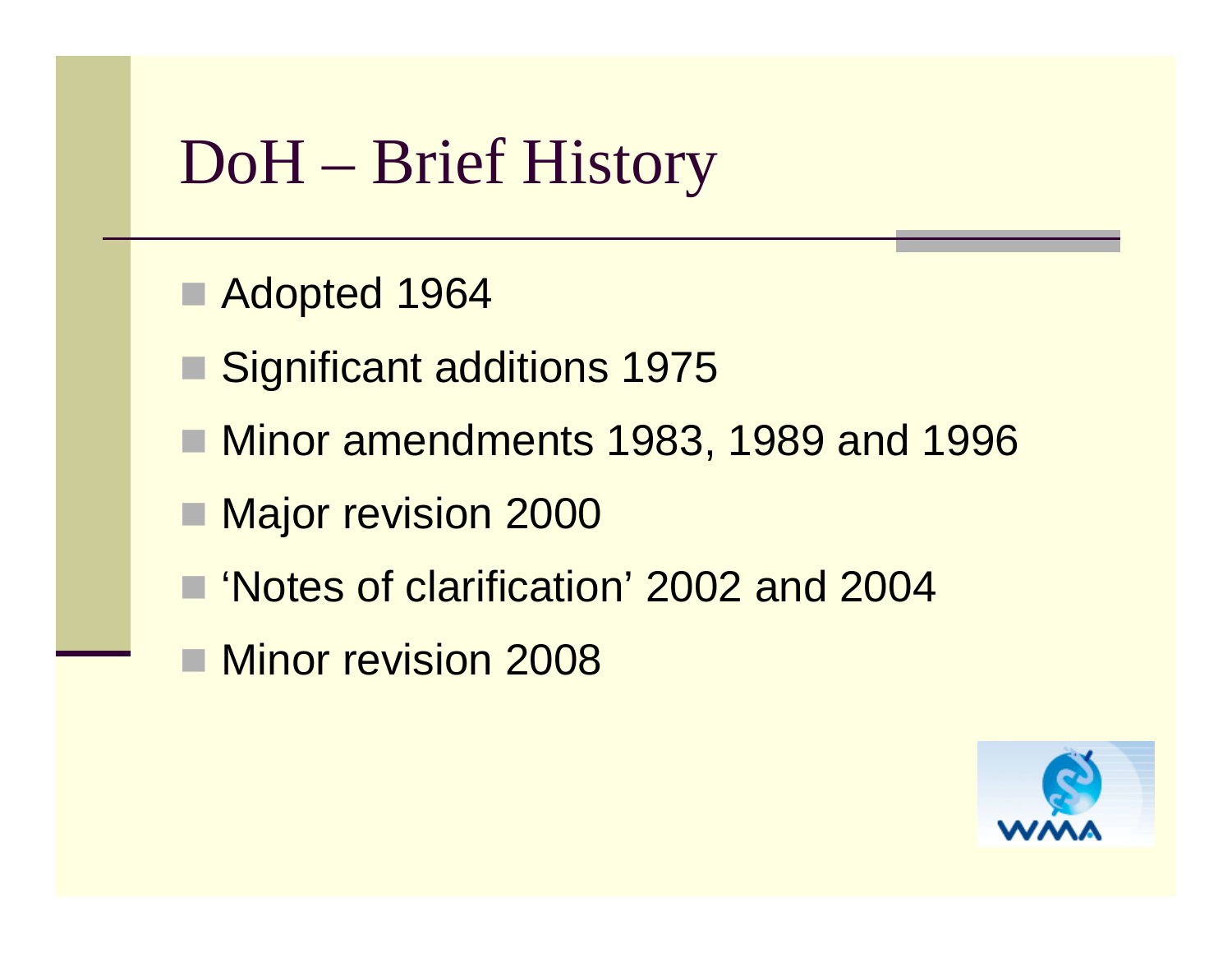# DoH

- Addressed to physicians
- Well-being of the individual
- **Purpose of medical research**
- $\blacksquare$  Ethical standards
- **Legal and regulatory norms and standards**

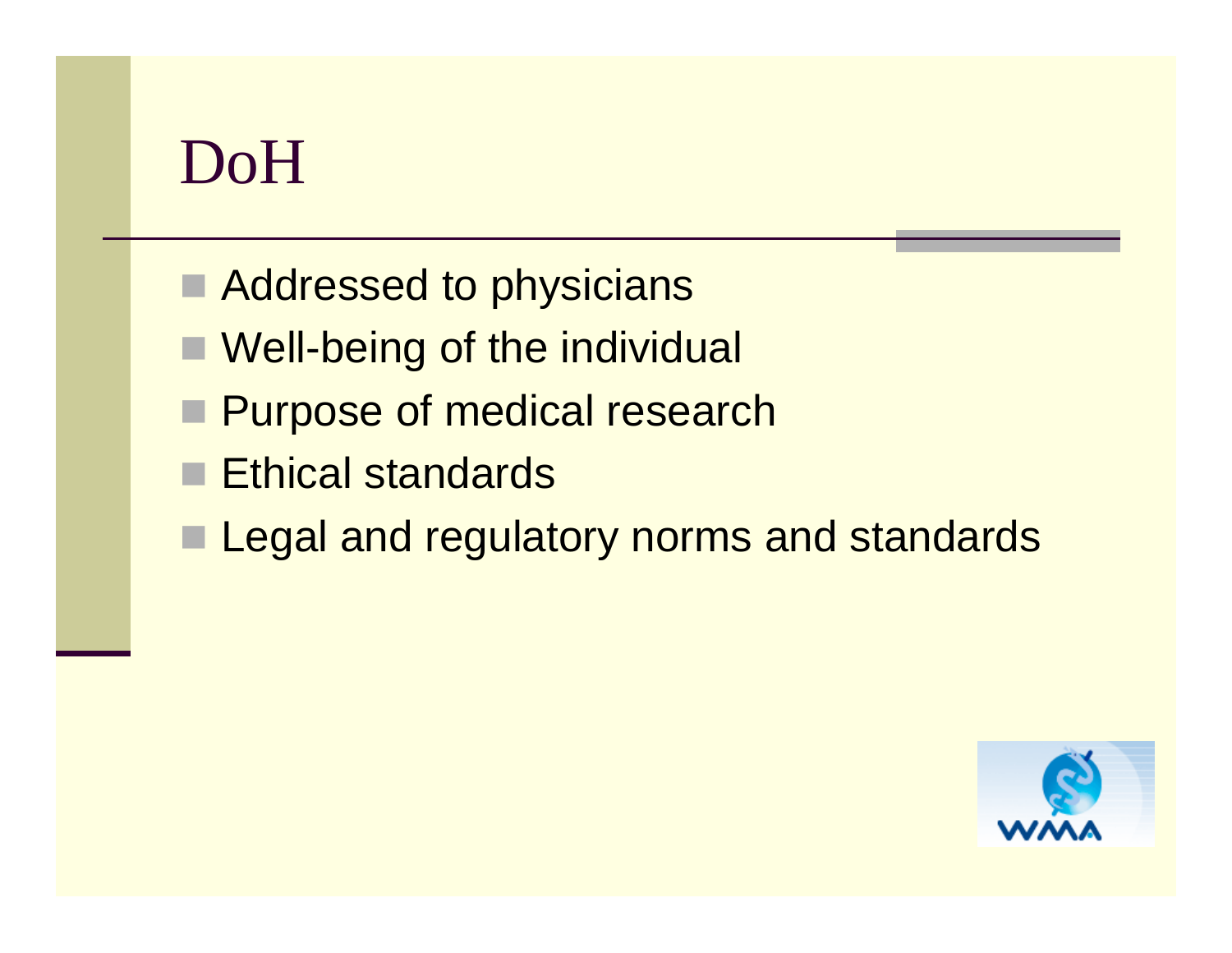# Duty of the physician

**Protect the life, health, dignity, integrity, right** to self-determination, privacy and confidentiality of personal information of research subject

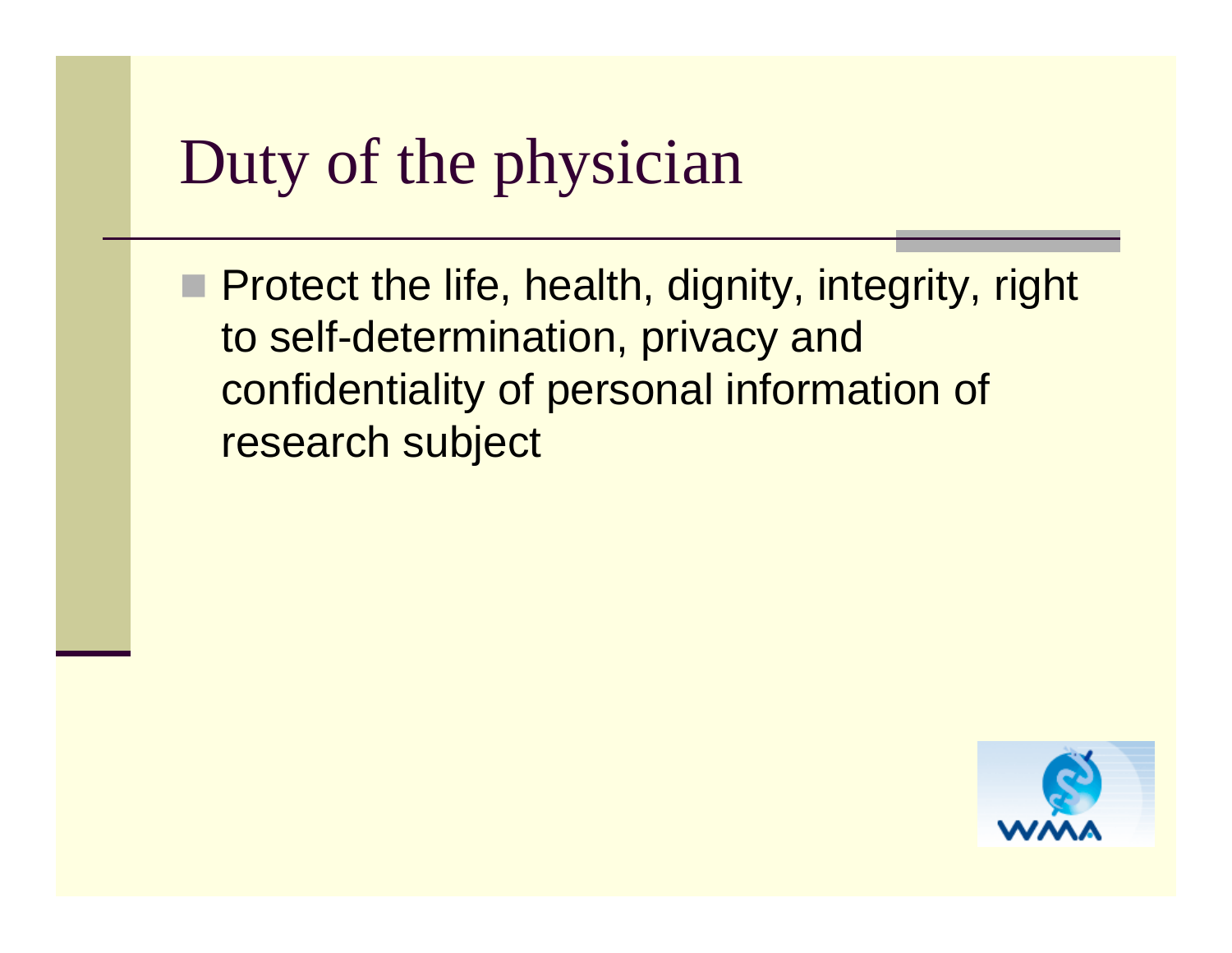# Research protocol

- Study design and performance
- þ. Ethical considerations
- How the DoH has been addressed
- Funding, affiliations, conflicts of interest
- **Post-study arrangements**

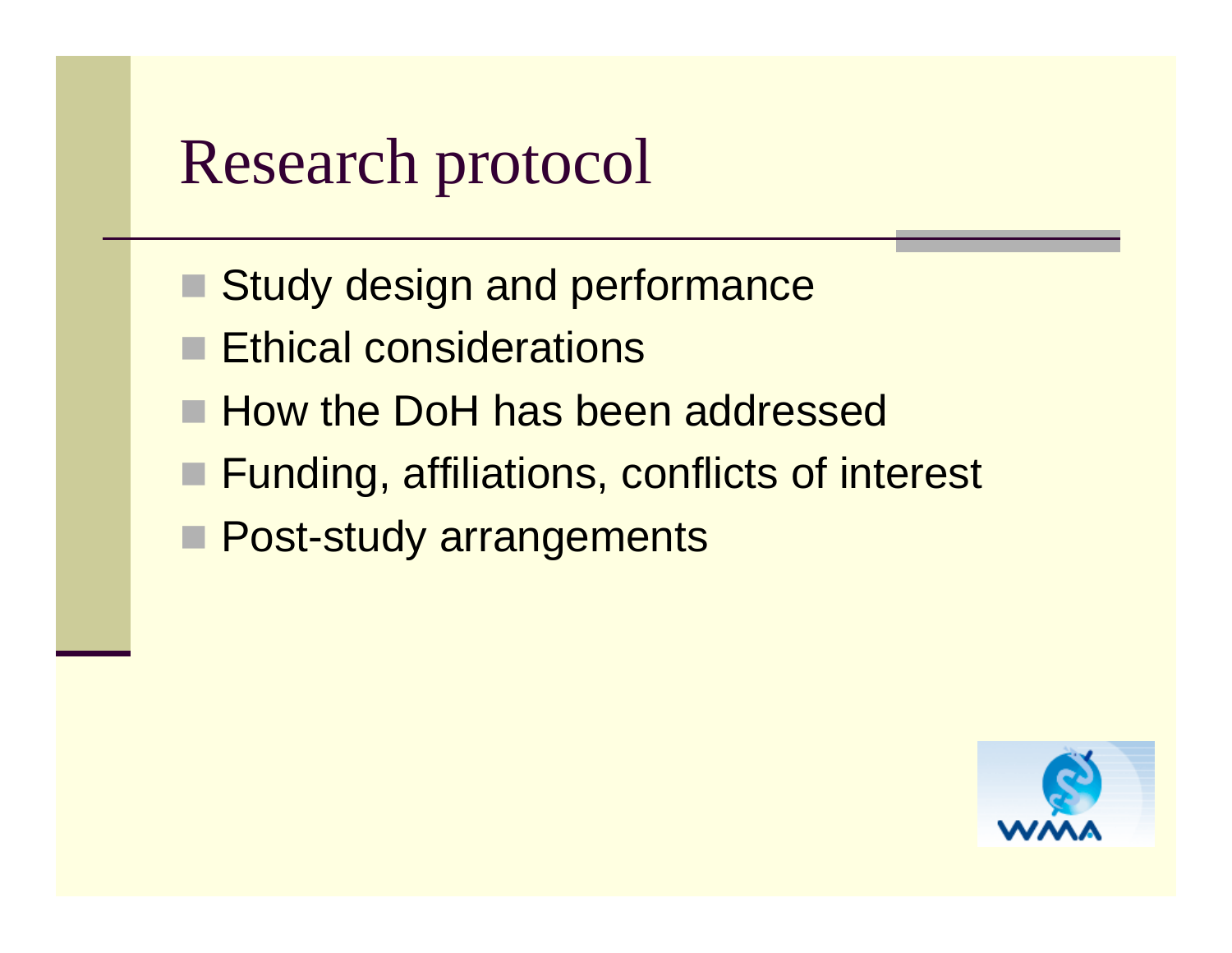#### Research ethics committee

- Consider the protocol before the study begins
- þ. Independent of the researcher
- Consider laws and regulations
- Consider DoH
- Monitor ongoing studies

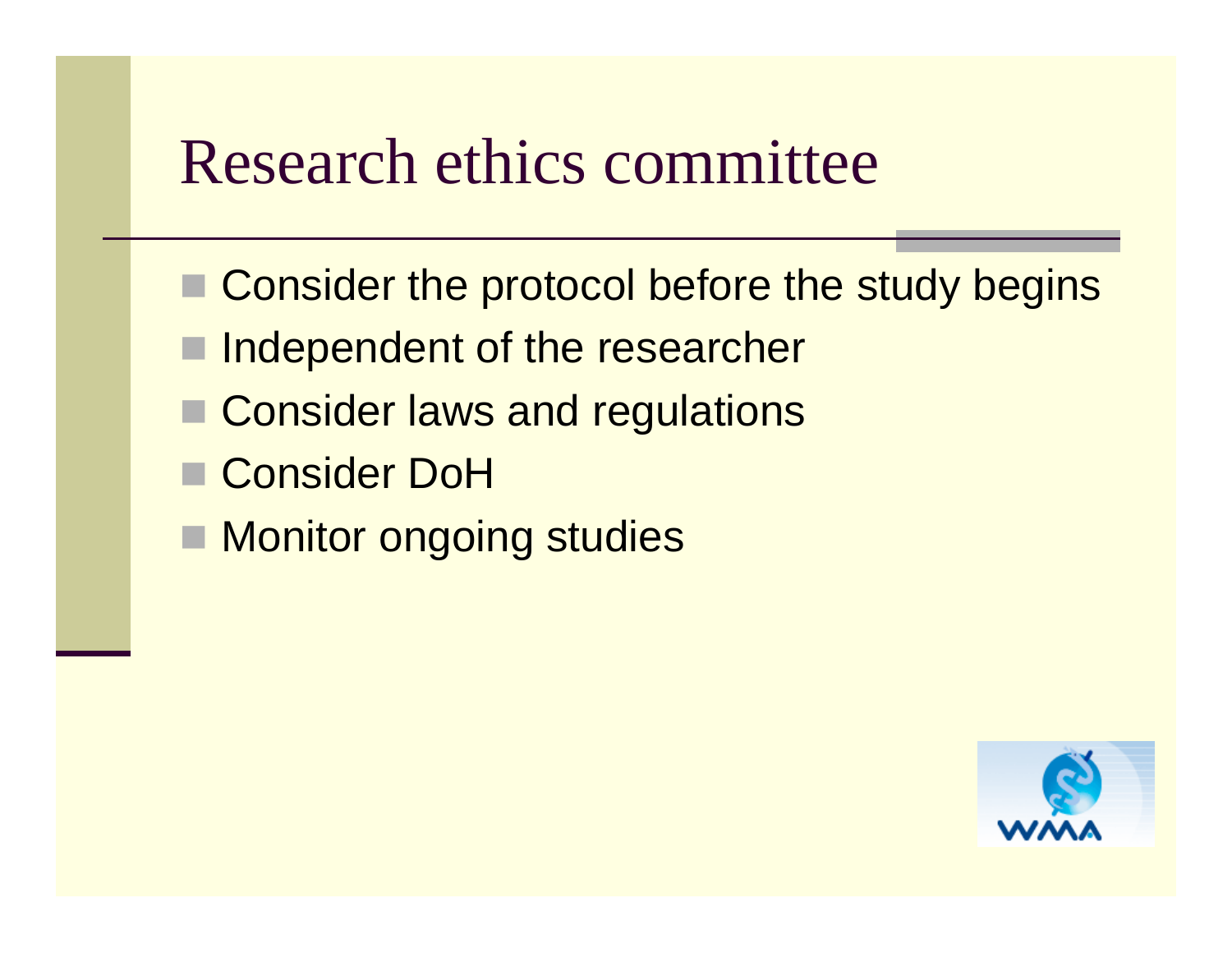#### Database

**Every clinical trial must be registered in a** publicly accessible database before recruitment of the first subject

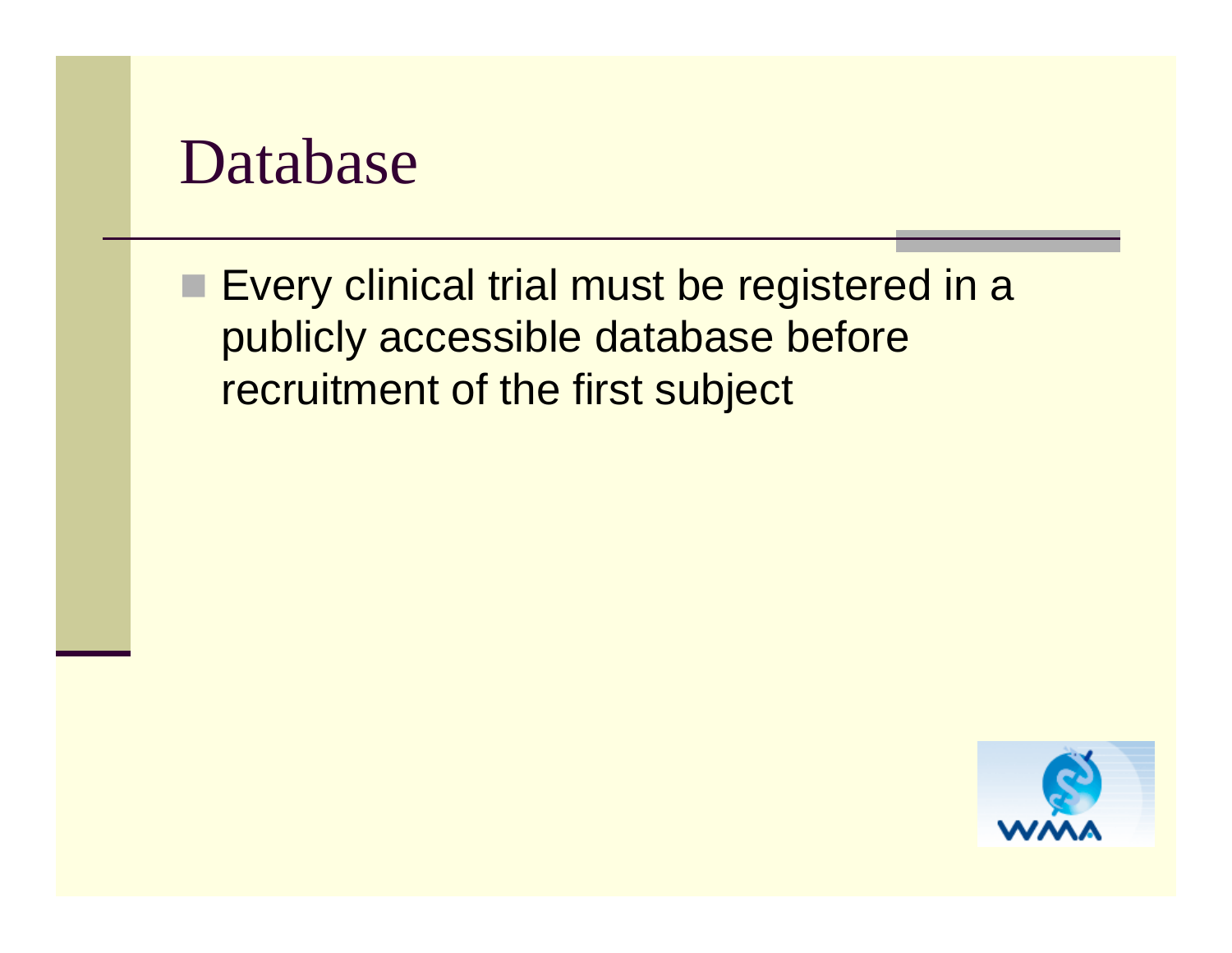## The researcher

- **E** Appropriate training and qualification
- Supervision of a qualified physician
- Responsible for protection of the subject
- **E** Adequately assess risks
- **Immediately stop a study**

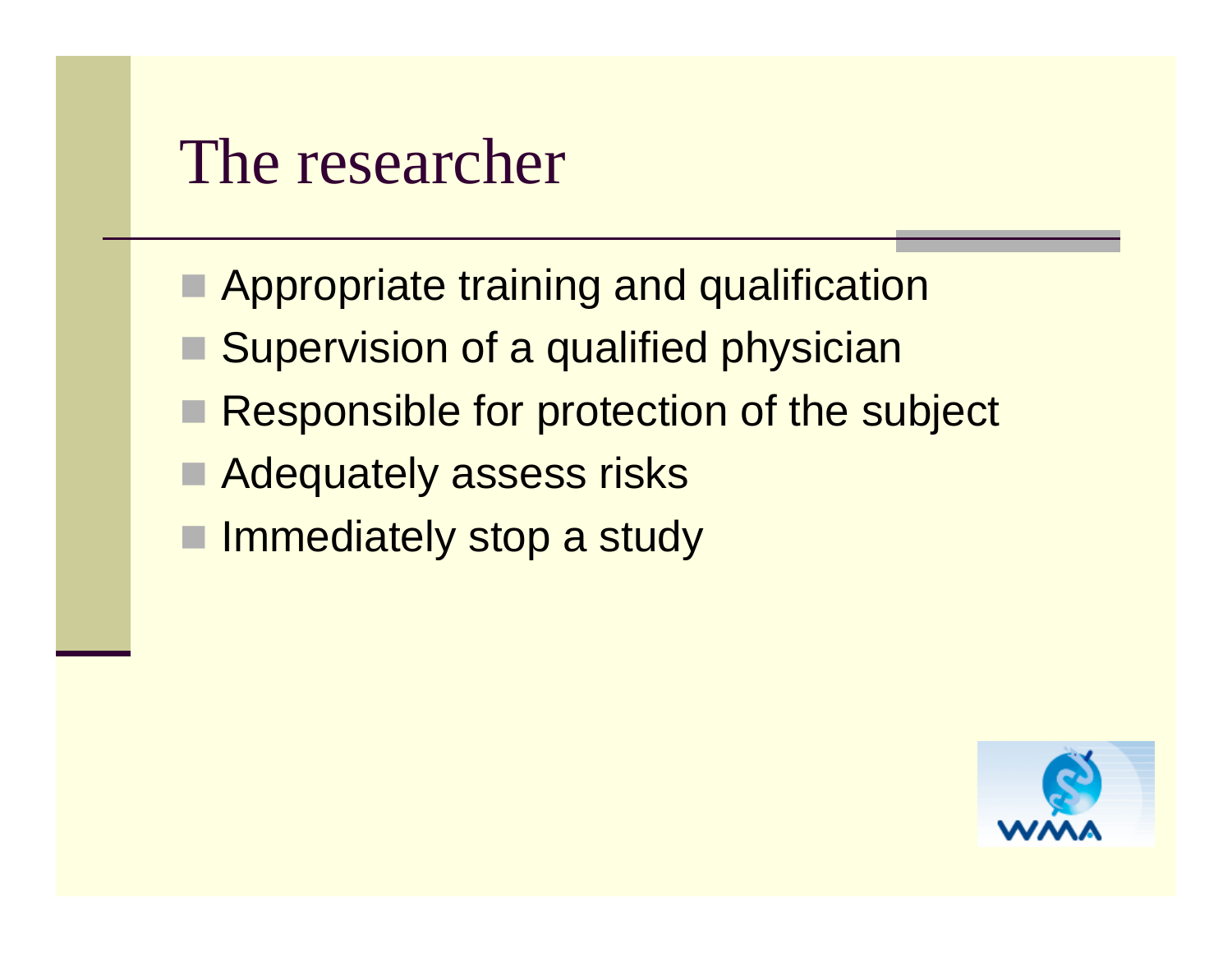# The subject

- **Noluntary participation**
- **Privacy must be protected**
- Confidentiality of personal information
- Informed of aims, benefits and risks
- **Right to withdraw**
- **Freely given informed consent**

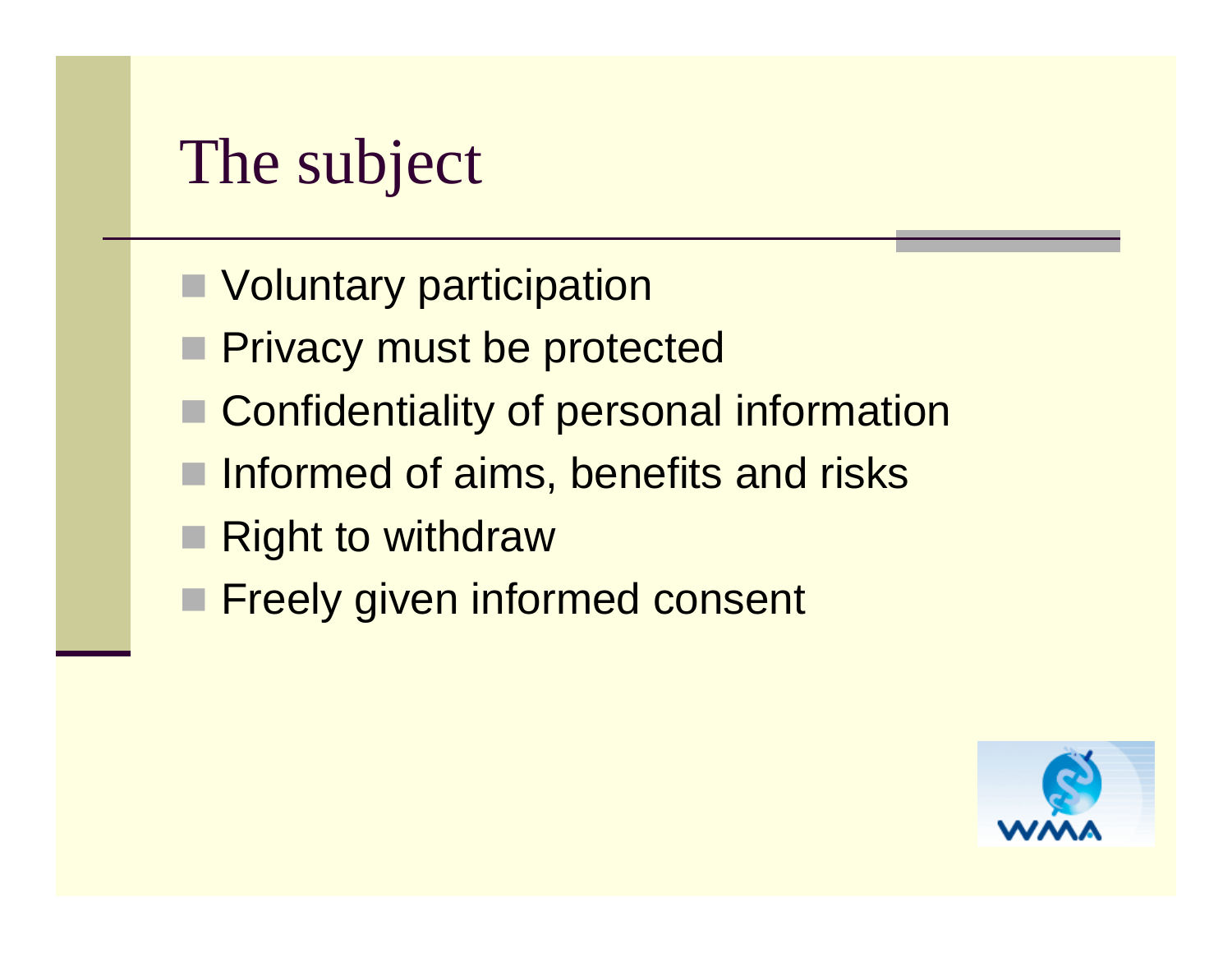# Publication

- **Publication of results**
- **E** Accuracy of reports
- Guidelines for ethical reporting
- Conflicts of interest

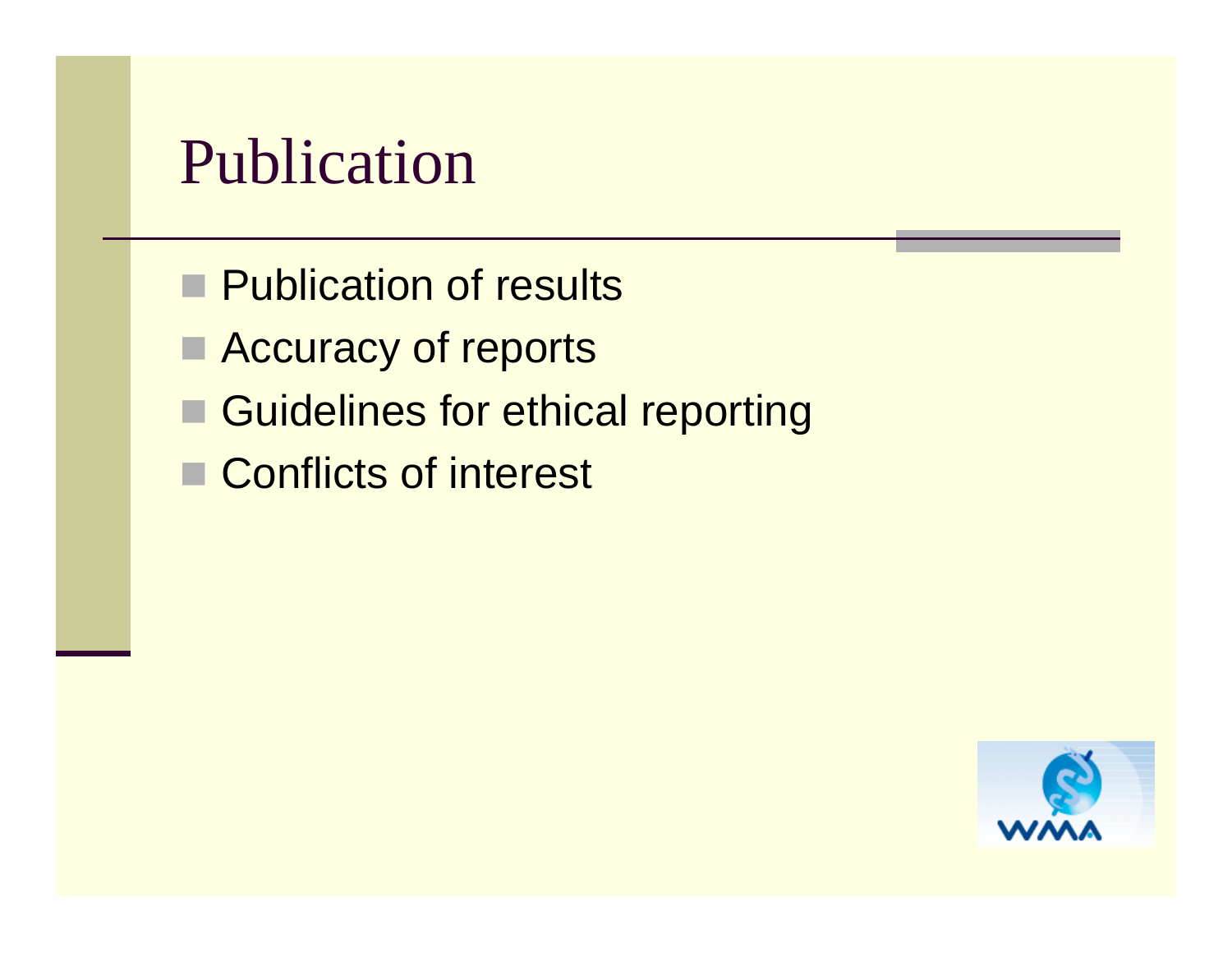## Placebo

- Where no proven intervention exist
- Necessary to determine efficacy/safety
- No risk of serious/irreversible harm
- Avoid abuse